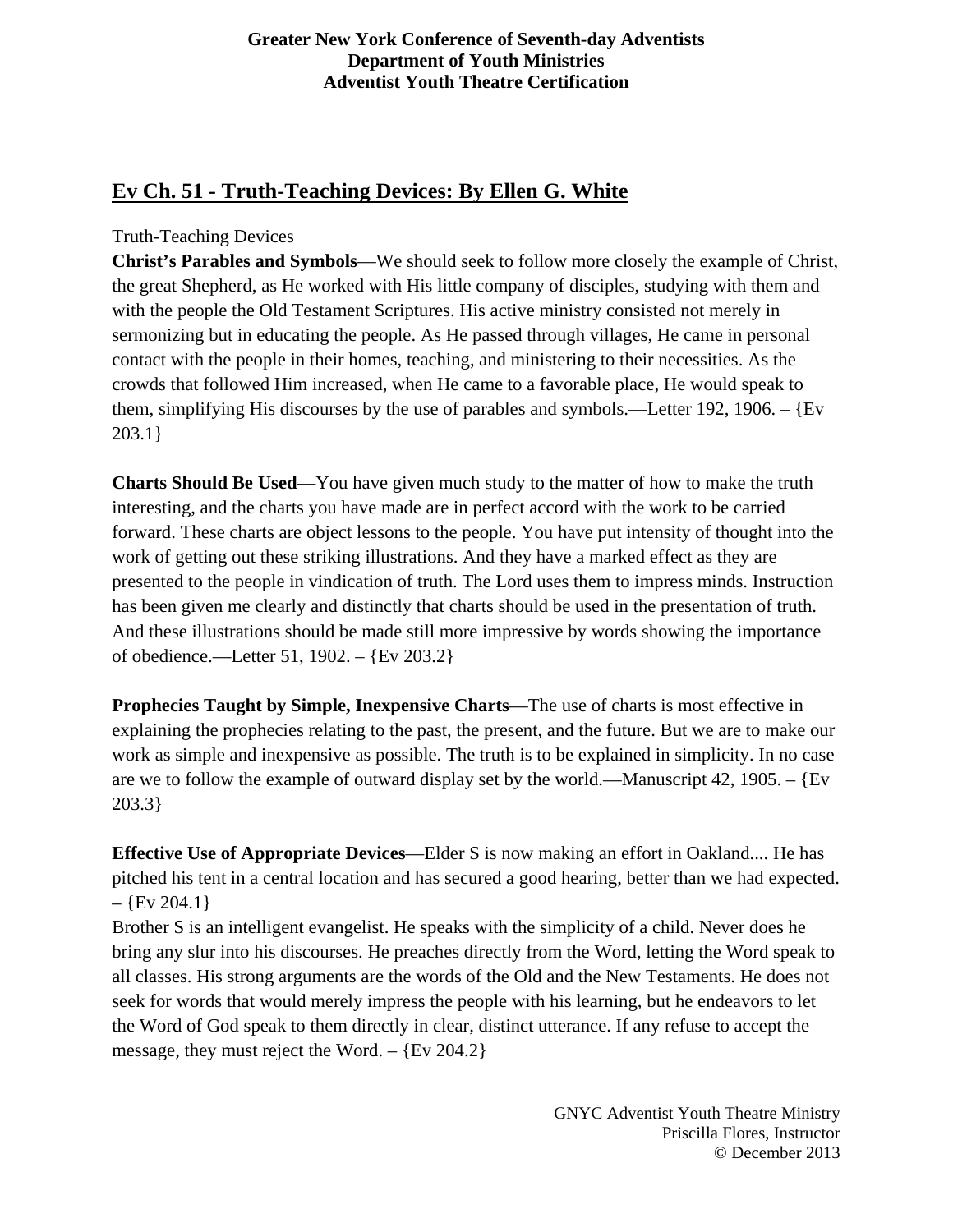#### **Greater New York Conference of Seventh-day Adventists Department of Youth Ministries Adventist Youth Theatre Certification**

Brother S dwells especially upon the prophecies in the books of Daniel and the Revelation. He has large representations of the beasts spoken of in these books. These beasts are made of papiermache, and by an ingenious invention, they may be brought at the proper time before the congregation. Thus he holds the attention of the people, while he preaches the truth to them. Through this effort hundreds will be led to a better understanding of the Bible than they ever had before, and we trust that there will be many conversions.—Letter 326, 1906. – {Ev 204.3} **A Sound Pedagogical Principle**—The labors of Elder S remind me of the labors put forth in 1842 to 1844. He uses the Bible, and the Bible alone, to prove the truth of his arguments. He presents a plain "Thus saith the Lord." Then if any oppose his words, he makes it plain that they

must have their controversy not with him.  $-$  {Ev 204.4}

He has large lifelike representations of the beasts and symbols in Daniel and the Revelation, and these are brought forward at the proper time to illustrate his remarks. Not one careless or unnecessary word escapes his lips. He speaks forcibly and solemnly. Many of his hearers have never before heard discourses of so solemn a nature. They manifest no spirit of levity, but a solemn awe seems to rest upon them.—Letter 350, 1906. – {Ev 205.1}

**Catholics Attracted by Symbols**—Elder S is arousing a good interest by his meetings. People of all classes come out to hear, and to see the life-size images that he has of the beasts of Revelation. A great many Catholics come to hear him.—Letter 352, 1906. – {Ev 205.2}

**Methods to Be Used in Closing Work**—I am pleased with the manner in which our brother [Elder S] has used his ingenuity and tact in providing suitable illustrations for the subjects presented—representations that have a convincing power. Such methods will be used more and more in this closing work.—Manuscript 105, 1906. – {Ev 205.3}

**Young Men Study How to Present Symbolic Truth**—The Lord has been working with Elder S, teaching him how to give to the people this last warning message. His method of making the words of the Bible prove the truth for this time, and his use of the symbols presented in Revelation and Daniel, are effective. Let the young men learn as for their lives what is truth and how it should be presented. We are living in the last days of the great conflict; the truth alone will hold us securely in this time of trouble. The way should be prepared for Elder S to give the message, and our young men should attend his evening meetings.—Letter 349, 1906. – {Ev 205.4}

> GNYC Adventist Youth Theatre Ministry Priscilla Flores, Instructor © December 2013